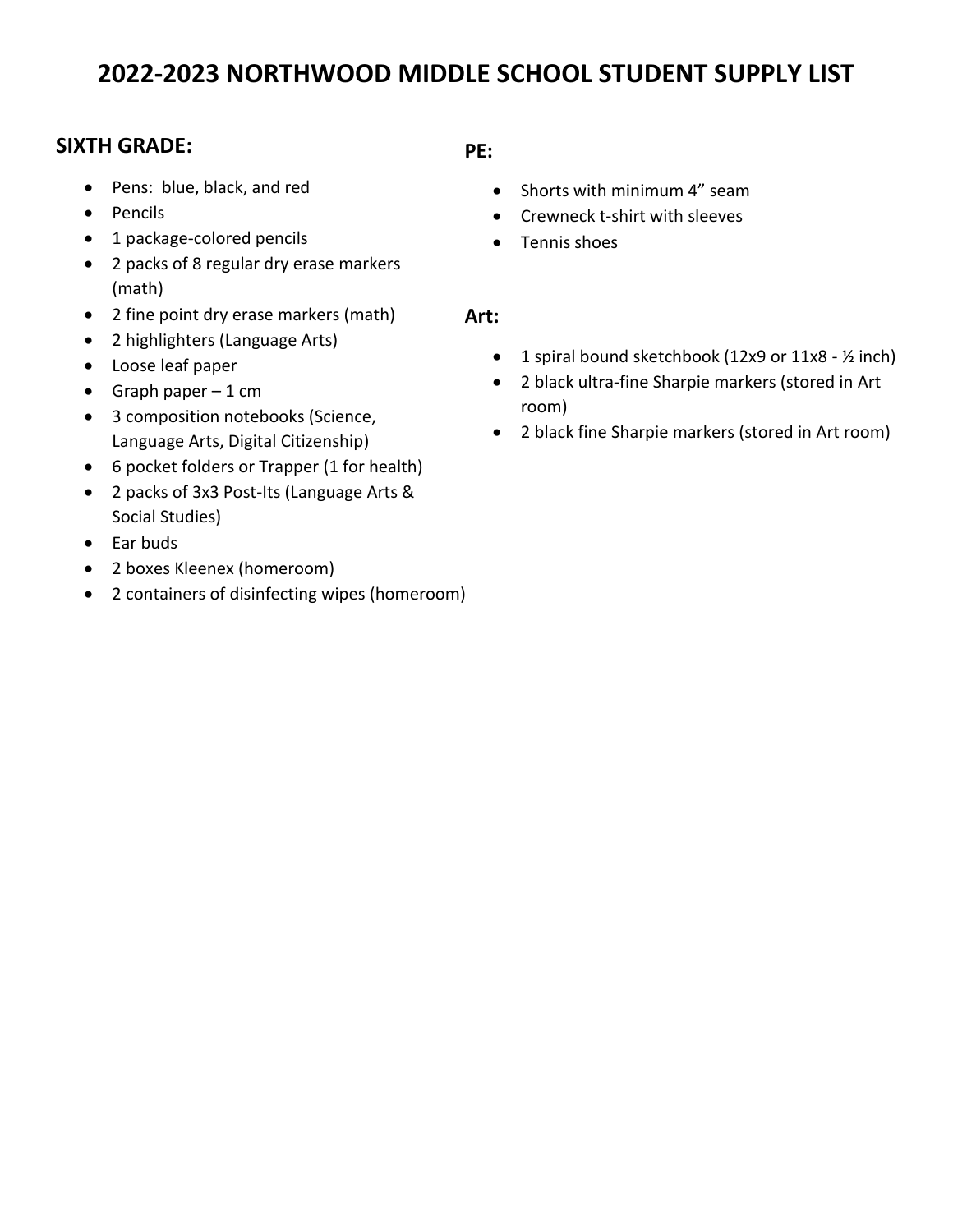# **2022-2023 NORTHWOOD MIDDLE SCHOOL STUDENT SUPPLY LIST**

## **SEVENTH GRADE:**

- Blue, black, and red pens
- Pencils
- Erasers
- 7 pocket folders
- Loose leaf paper
- 1 inch 3-ring binder for Health
- 3—Composition notebooks for Science, Math & ELA
- Ear buds
- 10— dry erase markers *(6 to Math, 2 to ELA teacher)*
- Fine point dry erase markers *(student use in ELA)*
- 3 fine point highlighters *(ELA)*
- 4 glue sticks (2 *to Math, 2 to Science*)
- Post—Its
- 1-pack of colored pencils
- 1— basic calculator *(Pre-Algebra students: scientific calculator)*
- 2—boxes of Kleenex *(Homeroom)*
- 1– disinfecting wipes container *(Homeroom)*
- Health:
	- folder, 25 sheets of paper, red pen and pencil or pen

• Wellness/P.E.:

-shorts with minimum 4" seam -crewneck t-shirt with sleeves -tennis shoes

• Art:

-1—spiral bound sketchbook: 12X9 or 11X8 1/2 inch  *(Can use one from previous year if in good shape.)*

- *-*2—black ultra-fine Sharpie markers *(to be stored in Art room)* 
	- -2—black fine Sharpie markers *(to be stored in Art room)*
- Digital Citizenship:
	- notebook